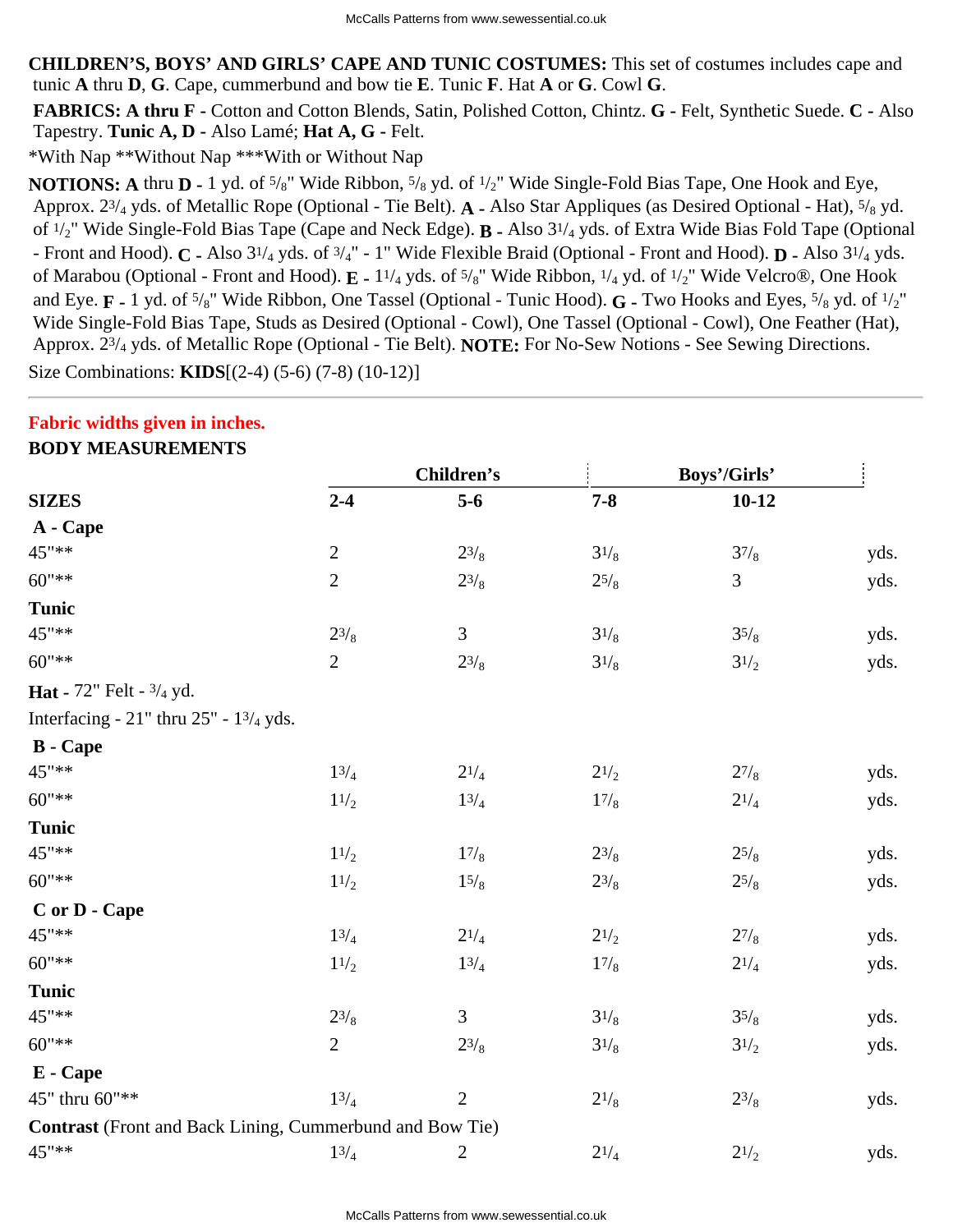| McCalls Patterns from www.sewessential.co.uk |  |
|----------------------------------------------|--|
|----------------------------------------------|--|

| $60"$ **                                            | 13/4            | $\overline{2}$ | $\mathbf{2}$  | $2^{1/4}$      | yds. |
|-----------------------------------------------------|-----------------|----------------|---------------|----------------|------|
| Interfacing - $21$ " thru $25$ ", $\frac{3}{8}$ yd. |                 |                |               |                |      |
| F - Tunic                                           |                 |                |               |                |      |
| 45"**                                               | $2^{7}/_8$      | $3^{1/8}$      | 35/8          | $\overline{4}$ | yds. |
| $60$ "**                                            | $\overline{2}$  | $2^{3}/_{8}$   | $3^{1/2}$     | 37/8           | yds. |
| G - Cape                                            |                 |                |               |                |      |
| 45" thru 60"**                                      | 11/2            | $1^{3/4}$      | 17/8          | $2^{1/8}$      | yds. |
| 72" Felt                                            | 3/4             | $\frac{7}{8}$  | 11/4          | 11/2           | yds. |
| Tunic                                               |                 |                |               |                |      |
| 45"**                                               | 11/2            | 17/8           | $2^{3}/_8$    | $2^{5}/_8$     | yds. |
| $60"$ **                                            | 11/2            | 15/8           | $2^{3}/_8$    | $2^{5}/_8$     | yds. |
| 72" Felt                                            | 11/8            | $1^{3/8}$      | 13/8          | 15/8           | yds. |
| Cowl                                                |                 |                |               |                |      |
| 45" thru 60"** or 72" Felt                          | $\frac{7}{8}$   | $\frac{7}{8}$  | 11/8          | 11/8           | yds. |
| <b>Hat</b> - 72" Felt - $\frac{1}{2}$ yd.           |                 |                |               |                |      |
| <b>FINISHED GARMENT MEASUREMENTS</b>                |                 |                |               |                |      |
| <b>Measurement at breast/chestline</b>              |                 |                |               |                |      |
| Tunic A thru D, F, G                                | 41              | 43             | 491/2         | $52^{1/2}$     | ins. |
| <b>Back length from normal neckline (approx.)</b>   |                 |                |               |                |      |
| Cape A                                              | 33              | 38             | $43^{1/4}$    | 49             | ins. |
| Cape B thru E, G                                    | $22^{1/2}$      | $26^{1/2}$     | $29^{1/2}$    | $33^{1/2}$     | ins. |
| Tunic A, C, D, F                                    | 32              | 37             | 421/2         | $48^{1/4}$     | ins. |
| Tunic B, G                                          | $21\frac{1}{2}$ | $25^{1/2}$     | $28^{3}/_{4}$ | $32^{3}/_4$    | ins. |
|                                                     |                 |                |               |                |      |

# **Fabric widths given in centimeters.**

## **BODY MEASUREMENTS**

| <b>SIZES</b>                        | Children's |       | Boys'/Girls' |         |           |
|-------------------------------------|------------|-------|--------------|---------|-----------|
|                                     | $2 - 4$    | $5-6$ | $7 - 8$      | $10-12$ |           |
| A - Cape                            |            |       |              |         |           |
| 115 cm <sup>**</sup>                | 2.0        | 2.3   | 3.1          | 3.8     | ${\bf m}$ |
| 150 cm <sup>**</sup>                | 2.0        | 2.3   | 2.6          | 3.0     | ${\bf m}$ |
| Tunic                               |            |       |              |         |           |
| $115 \text{ cm}^{**}$               | 2.3        | 3.0   | 3.1          | 3.6     | ${\bf m}$ |
| 150 cm <sup>**</sup>                | 2.0        | 2.3   | 3.1          | 3.3     | m         |
| <b>Hat</b> - Felt, 180 cm - 0.7 m   |            |       |              |         |           |
| Interfacing - 53 thru 64 cm - 1.7 m |            |       |              |         |           |
| <b>B</b> - Cape                     |            |       |              |         |           |
| $115 \text{ cm}^{**}$               | 1.7        | 2.3   | 2.5          | 2.7     | m         |
| 150 cm <sup>**</sup>                | 1.5        | 1.7   | 1.7          | 2.2     | ${\bf m}$ |
| <b>Tunic</b>                        |            |       |              |         |           |
| $115 \text{ cm}^{**}$               | 1.5        | 1.7   | 2.3          | 2.6     | m         |
| 150 cm <sup>**</sup>                | 1.5        | 1.6   | 2.3          | 2.6     | m         |